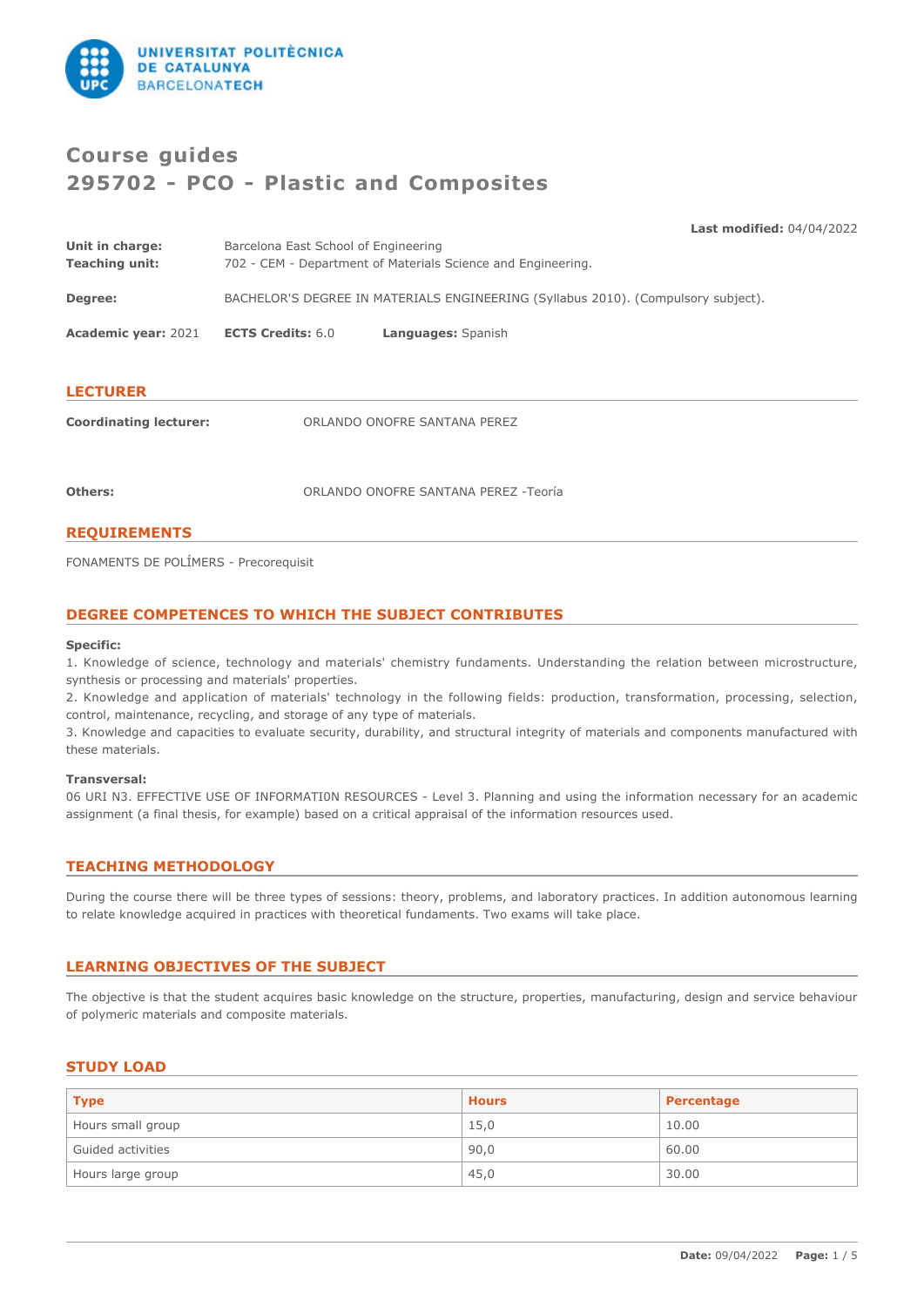

**Total learning time:** 150 h

# **CONTENTS**

#### **Topic 1. Structure and classification of polymeric materials**

# **Description:**

Aspects on evaluation and bibliography of the course. History of polymer technology. Production and consumption. Market applications. Monomer Vs. Cómero. Homopolymers Vs. Copolymers. Idealization of macromolecules. Molecular conformations and configurations. Molecular architecture. Classification of polymeric materials according to the relationship between performance and architecture.

# **Related competencies :**

CEM7. Knowledge and capacities to evaluate security, durability, and structural integrity of materials and components manufactured with these materials.

CEM5. Knowledge and application of materials' technology in the following fields: production, transformation, processing, selection, control, maintenance, recycling, and storage of any type of materials.

CE9. Knowledge of science, technology and materials' chemistry fundaments. Understanding the relation between microstructure, synthesis or processing and materials' properties.

**Full-or-part-time:** 4h 30m Theory classes: 4h 30m

## **TOPIC II: Plastics Technology**

#### **Description:**

Classification of plastic materials according to their molecular structure and to their consumption. Natural polymers. Description of plastic material families: polyolefines, styrenic, halogenated polymers, polyamides, linear polyesters, PMMA, POM. High performance polymers. Thermostables and elastomers. Polymers obtained from renewable sources and biodegradable (biopolymers). Additives.

## **Related competencies :**

CEM7. Knowledge and capacities to evaluate security, durability, and structural integrity of materials and components manufactured with these materials.

CEM5. Knowledge and application of materials' technology in the following fields: production, transformation, processing, selection, control, maintenance, recycling, and storage of any type of materials.

CE9. Knowledge of science, technology and materials' chemistry fundaments. Understanding the relation between microstructure, synthesis or processing and materials' properties.

# **Full-or-part-time:** 26h

Theory classes: 8h Laboratory classes: 3h Self study : 15h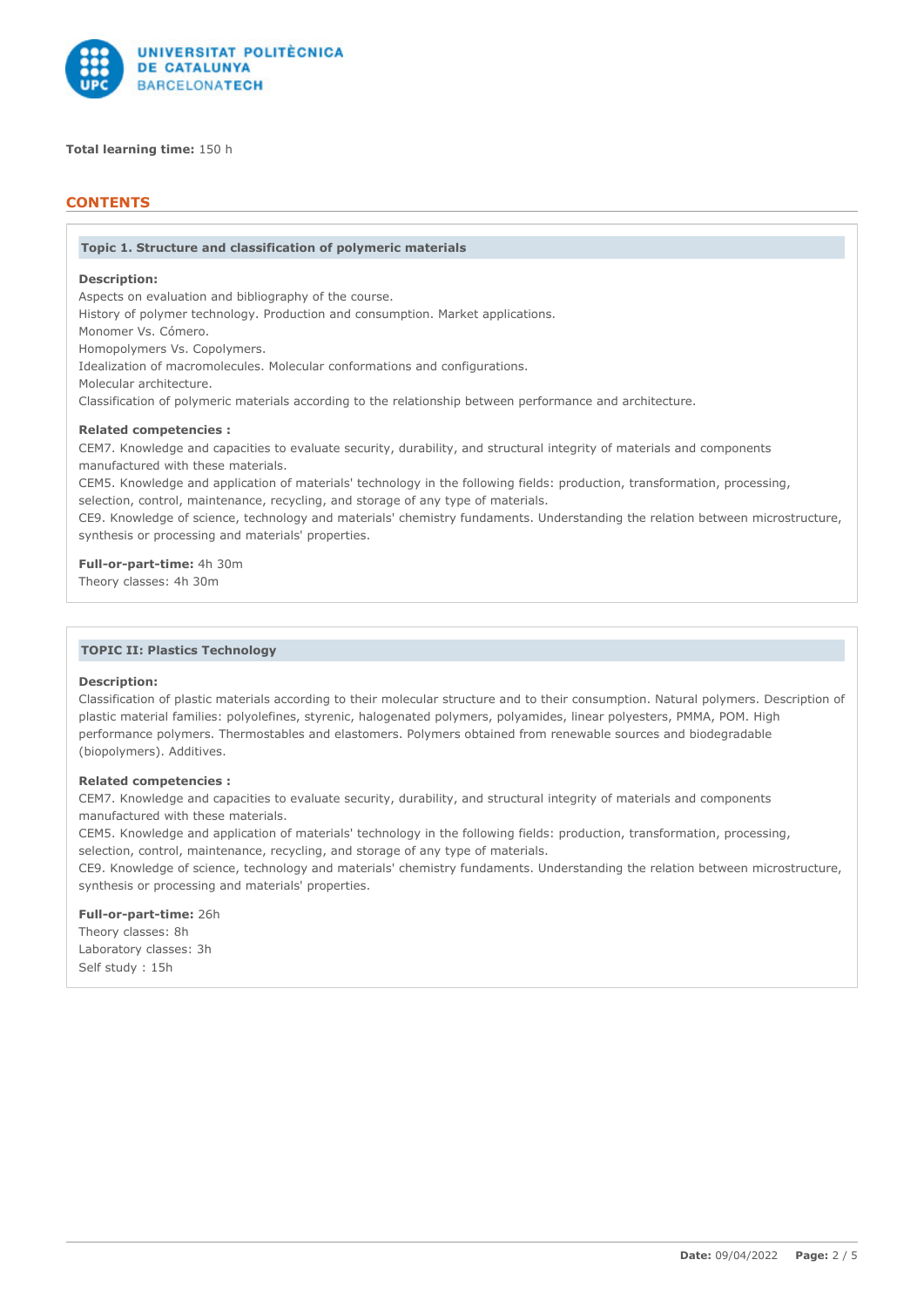

# **TOPIC III: Structure-properties relation**

# **Description:**

Relation between structure and the following properties: mechanics, chemicali, optical and electric. Service behaviour.

#### **Related competencies :**

CEM7. Knowledge and capacities to evaluate security, durability, and structural integrity of materials and components manufactured with these materials.

CEM5. Knowledge and application of materials' technology in the following fields: production, transformation, processing, selection, control, maintenance, recycling, and storage of any type of materials.

CE9. Knowledge of science, technology and materials' chemistry fundaments. Understanding the relation between microstructure, synthesis or processing and materials' properties.

### **Full-or-part-time:** 20h

Theory classes: 7h Practical classes: 1h Self study : 12h

## **TOPIC IV: Thermoplastics processing technology**

#### **Description:**

Rheology principles. Extrusion process: machine, process variables, defects and applications. Extrusion related technologies. Injection process: machine, casts, process variables, defects and applications. Thermoforming. Rotational casting. Advanced processing techniques. Design principles in plastic materials.

#### **Related competencies :**

CEM7. Knowledge and capacities to evaluate security, durability, and structural integrity of materials and components manufactured with these materials.

CEM5. Knowledge and application of materials' technology in the following fields: production, transformation, processing, selection, control, maintenance, recycling, and storage of any type of materials.

CE9. Knowledge of science, technology and materials' chemistry fundaments. Understanding the relation between microstructure, synthesis or processing and materials' properties.

**Full-or-part-time:** 47h Theory classes: 13h Practical classes: 3h Laboratory classes: 3h Self study : 28h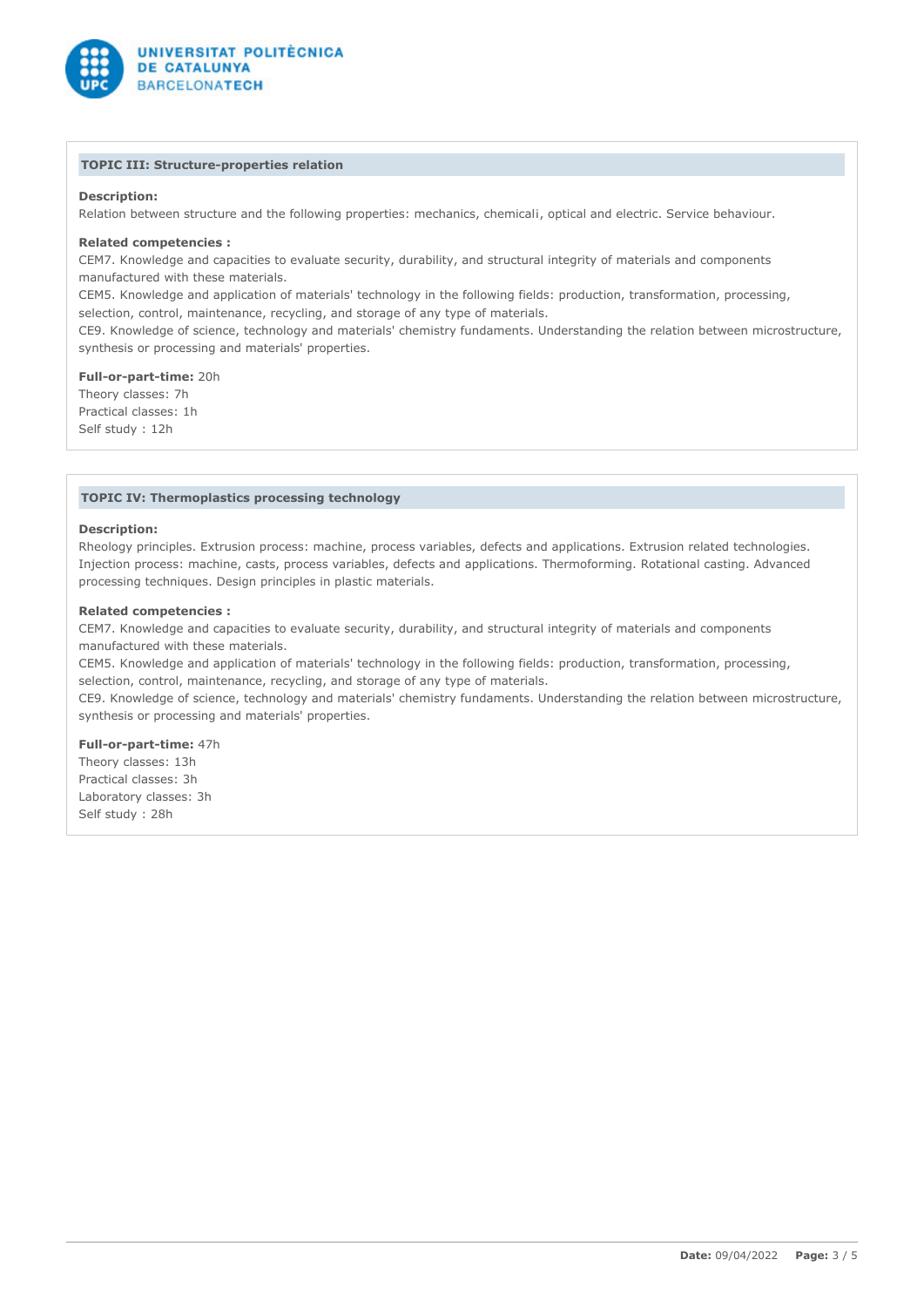

## **TOPIC V: Composite materials**

# **Description:**

Matrices. Second phases: microloads, nanoloads. Interphases. Critical parameters. Applications. Manufacturing technologies of compounds with composite materials.

# **Related competencies :**

CEM7. Knowledge and capacities to evaluate security, durability, and structural integrity of materials and components manufactured with these materials.

CEM5. Knowledge and application of materials' technology in the following fields: production, transformation, processing, selection, control, maintenance, recycling, and storage of any type of materials.

CE9. Knowledge of science, technology and materials' chemistry fundaments. Understanding the relation between microstructure, synthesis or processing and materials' properties.

**Full-or-part-time:** 23h Theory classes: 5h Practical classes: 1h Laboratory classes: 3h Self study : 14h

## **TOPIC VI: Environmental aspects**

#### **Description:**

Post-consumption waste. Waste alternatives. Ecodesign principles. ACV. Primary, secondary, tertiary and quaternary recycling. Practical cases.

#### **Related competencies :**

CEM7. Knowledge and capacities to evaluate security, durability, and structural integrity of materials and components manufactured with these materials.

CEM5. Knowledge and application of materials' technology in the following fields: production, transformation, processing, selection, control, maintenance, recycling, and storage of any type of materials.

CE9. Knowledge of science, technology and materials' chemistry fundaments. Understanding the relation between microstructure, synthesis or processing and materials' properties.

**Full-or-part-time:** 20h Theory classes: 5h Laboratory classes: 3h Self study : 12h

# **GRADING SYSTEM**

3 partial exams (NPP-1; NPP-2 and NPP-3) + Continuous evaluation (NEC).

All evaluations will be on a scale of 10. IMPORTANT: ALL EVALUATION ITEMS ARE MANDATORY IN ORDER TO PASS THE SUBJECT.

The final grade (NF) will be calculated from the following expression:

 $NF = 0.7NTory + 0.3 NEC (Continuous Assessment)$ 

NEC: average of group activities (homework/lab reports, a total of 5).

NTheory = average of the 3 partial tests

In case of NTheory < 5, a final exam must be presented. In this case, the "new" Ntheory to be considered for the calculation of the Final Grade (NF, according to the initial equation) of the subject: NTheory= 0.3\*(Average Partial Tests) + 0.7\*EF